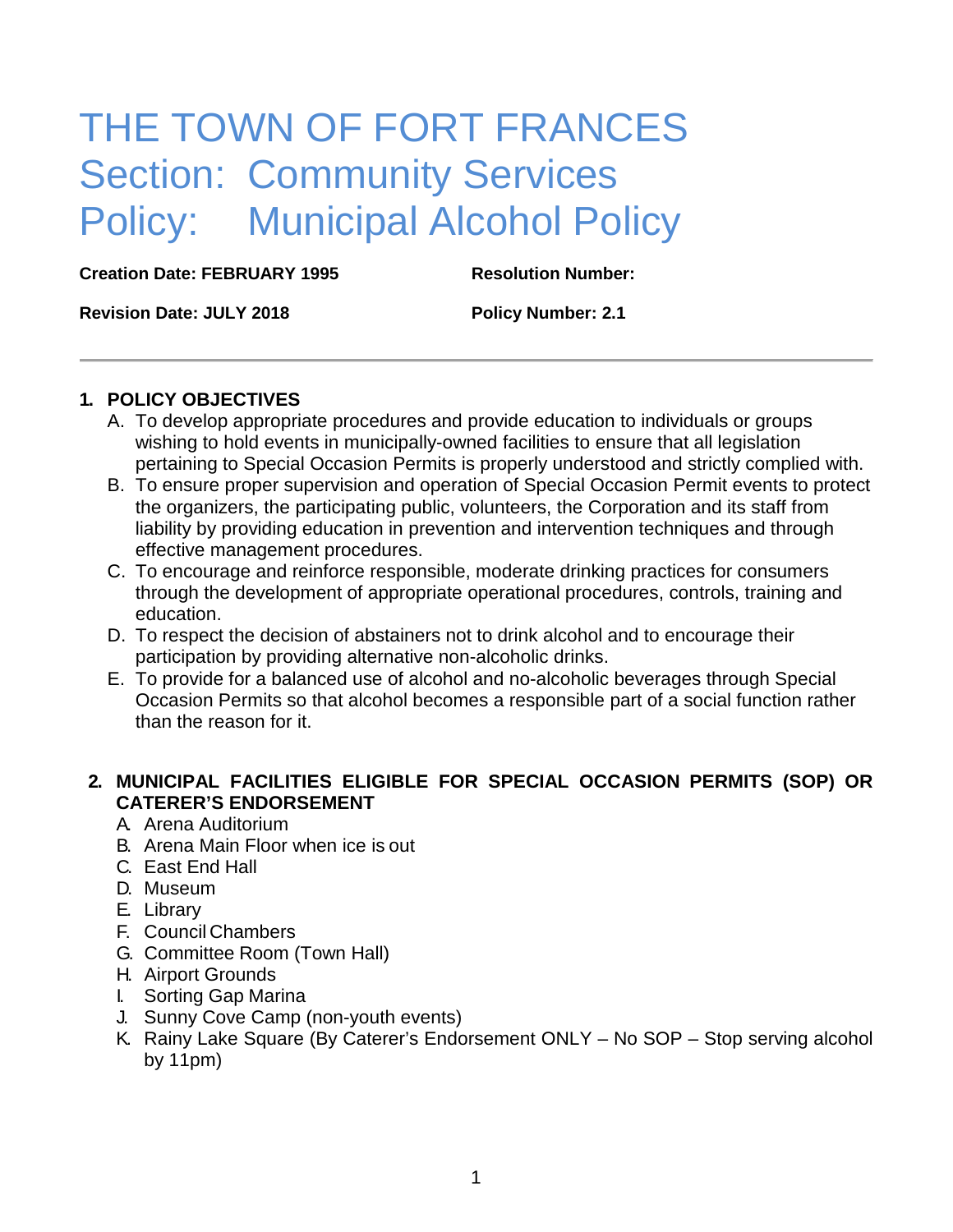## **3. MUNICIPAL FACILITIES NOT ELIGIBLE FOR SPECIAL OCCASION PERMITS OR ALCOHOL CONSUMPTION**

- A. St. Francis Sports Fields
- B. Memorial Sports Centre Grounds
- C. Point Park
- D. Arena Seating Area
- E. Arena Change Rooms
- F. Fort Frances Seniors Centre (Formerly Sister Kennedy Centre)

## \* **EVENTS NOT ELLIGIBLE FOR SPECIAL OCCASION PERMITS**

All youth events and all minor sports events, including banquets, are designated as events not suitable for alcohol use. Associated adult evening social events commencing after 8:30 pm will be allowed, however, minors will not be allowed into these licensed events.

#### **4. SERVER TRAINING**

In order to be eligible to rent a municipal facility for a Special Occasion Permit event, the renter must demonstrate to the facility representative that a minimum of 60% of event workers and 100% of event servers have been trained in responsible serving techniques (see 6.2). The Smart Serve Responsible Alcohol Beverage Service Training Program is approved by the Alcohol and Gaming Commission of Ontario (AGCO) as a responsible server training program.

## **5. PROVIDE FOOD AND NON-ALCOHOLIC BEVERAGES**

In order to be eligible to rent a municipal facility for a Special Occasion Permit event, the renter must demonstrate to the satisfaction of the facility representative that a quantity of non-alcohol beverages be displayed and available at no charge or at a cost much lower than that of drinks containing alcohol. Fresh drinking water must be available for those in attendance.

Food must be provided beginning no later than 8 pm and must not be removed until the bar closes. Chips, peanuts, popcorn and other snacks do not qualify as food on their own. At the very least food consists of sandwiches, cheese and vegetables with dip.

## **6. CONTROLS**

- 6.1 In order to be eligible to rent a municipal facility for a Special Occasion Permit event, the renter must demonstrate to the satisfaction of the facility representative that the municipal alcohol policy is understood, that the regulations will be strictly observed and that sufficient controls are in place that will assist in ensuring compliance with the policy. The renter MUST sign the rental agreement, failure to do so will result in the rental application being denied, even if a Special Occasion Permit has been obtained from AGCO (Alcohol and Gaming Commission of Ontario).
- 6.2 The event sponsor must provide a list of event workers that have been trained in a responsible server training course to the facility representative at least two weeks prior to the event. This applies whether alcohol will be sold or provided at no charge.
- 6.3 The event sponsor must obtain a Special Occasion Permit from the Liquor License Board of Ontario and must show proof of this to the facility representative at least one week prior to the event.
- 6.4 Each entrance will be diligently supervised by a minimum of two server-trained people 19 years of age or over.
- 6.5 Ensure that no one under the age of majority is served alcohol. Anyone who appears to be under 25 years will be required to show identification before they are allowed into the event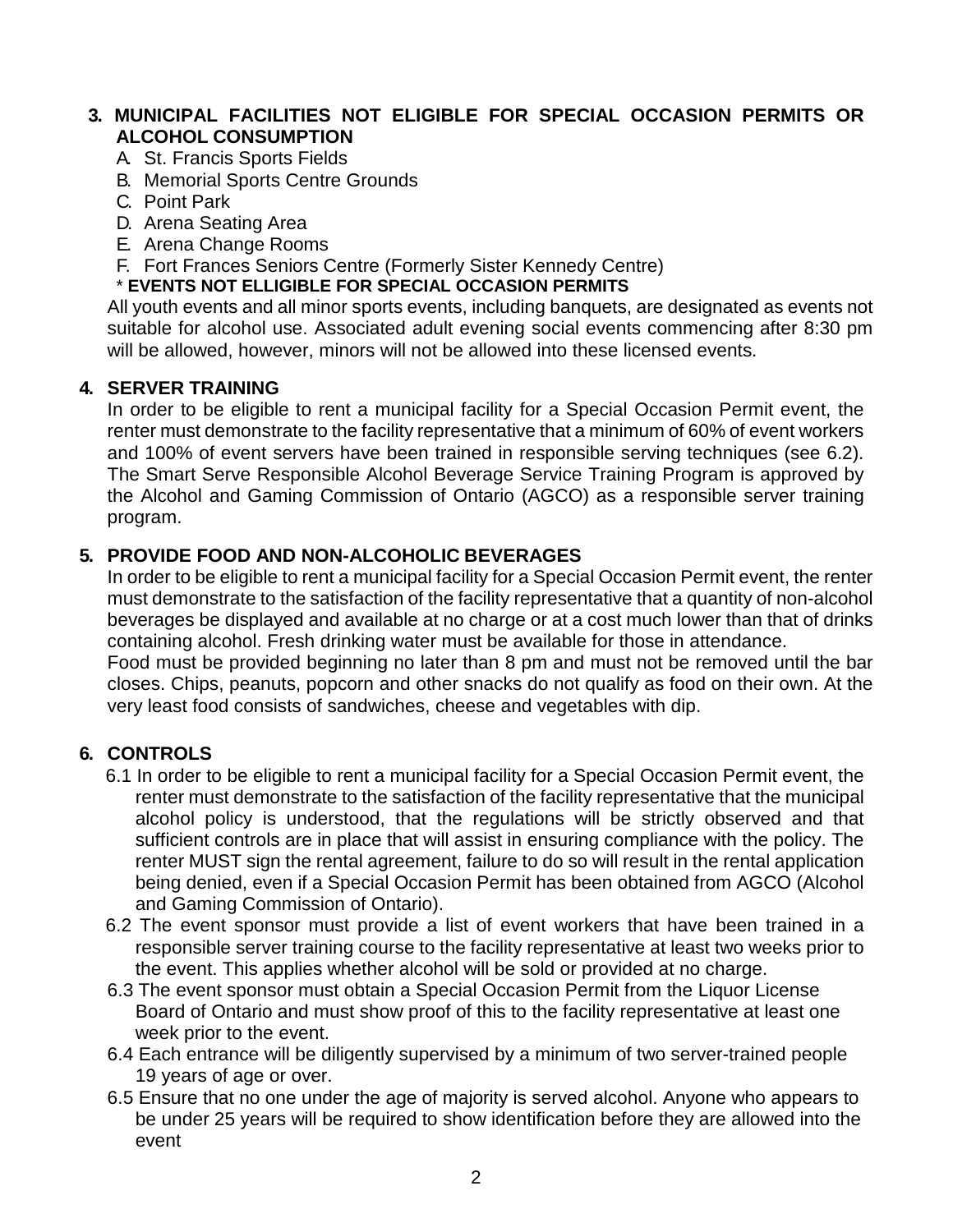- 6.6 Event staff are to check the identification of all participants at masquerade events.
- 6.7 The only acceptable form of identification will be in compliance with the Ontario Regulation 389/91 s. 29 (5) of the Liquor License Act which includes:
	- (a) a driver's licence with photograph;
	- (b) a Canadian passport;
	- (c) a Canadian citizenship card with photograph;
	- (d) a Canadian Armed Forces Identification Card;
	- (e) a permanent resident card issued by the Government of Canada;
	- (f) a Secure Certificate of Indian Status card issued by the Government of Canada; or,
	- (g) a photo card issued by the Liquor Control Board of Ontario.
- 6.8 At events where youth under nineteen (19) years of age are permitted entry, the Event Organizer shall not allow promotional advertising of alcoholic beverage names, brands or manufacturers outside the designated alcohol service area.
- 6.9 The person who signs the Special Occasion Permit Application and the Rental Agreement must attend the event and be responsible for making decisions regarding the operation of the event. A person may be appointed as a designate to attend the event and assume the responsibility in the permit holder's place.
- 6.10 Before the event starts, the event sponsor and facility staff must ensure that the physical setting is safe for both drinkers and non-drinkers.
- 6.11 The event sponsor and facility staff must prevent patrons from engaging in activities that can harm themselves or others.
- 6.12 All exits must be monitored.
- 6.13 A floor supervisor will be available upon request to event workers who require assistance.
- 6.14 During a Special Occasion Permit event being held at Fort Frances facilities, all bottles, with the exception of wine bottles, must be retained within the bar area and all drinks must be served in paper or plastic cups.
- 6.15 The Sorting Gap Marina & Airport Grounds Special Occasion Permit event area must be fenced appropriately.
- 6.16 Marketing practices which encourage increased consumption, such as oversize drinks, double shots of spirits, pitchers of beer, drinking contests, and volume discounts are not permitted. Shooters are prohibited.
- 6.17 Alcoholic beverages are to be served in accordance with the standard drink measurements. No energy drinks (with or without alcohol in them) shall be sold, served or consumed.
- 6.18 No extra strength beer allowed (over 5%)
- 6.19 A variety of no-alcohol and low-alcohol beverages must be available for purchase (30% of the total drinks available must be no-alcohol or low-alcohol).
- 6.20 There will be no last call. When entertainers/DJs arrive, they must be informed that there is to be no "last call".
- 6.21 The licensee must abide by the rules of the Municipal Alcohol Policy as enforced by the facility representative.
- 6.22 If applicable, a minimum of two server-trained people will be designated to sell tickets. Tickets will no longer be on sale after 12:30 a.m.
- 6.23 A Special Occasion Permit event must have sixty percent of the servers and floor supervisors trained in a server training program. There must be at least one trained server behind the bar at all times.
- 6.24 All event workers must wear highly visible identification provided by the permit holder.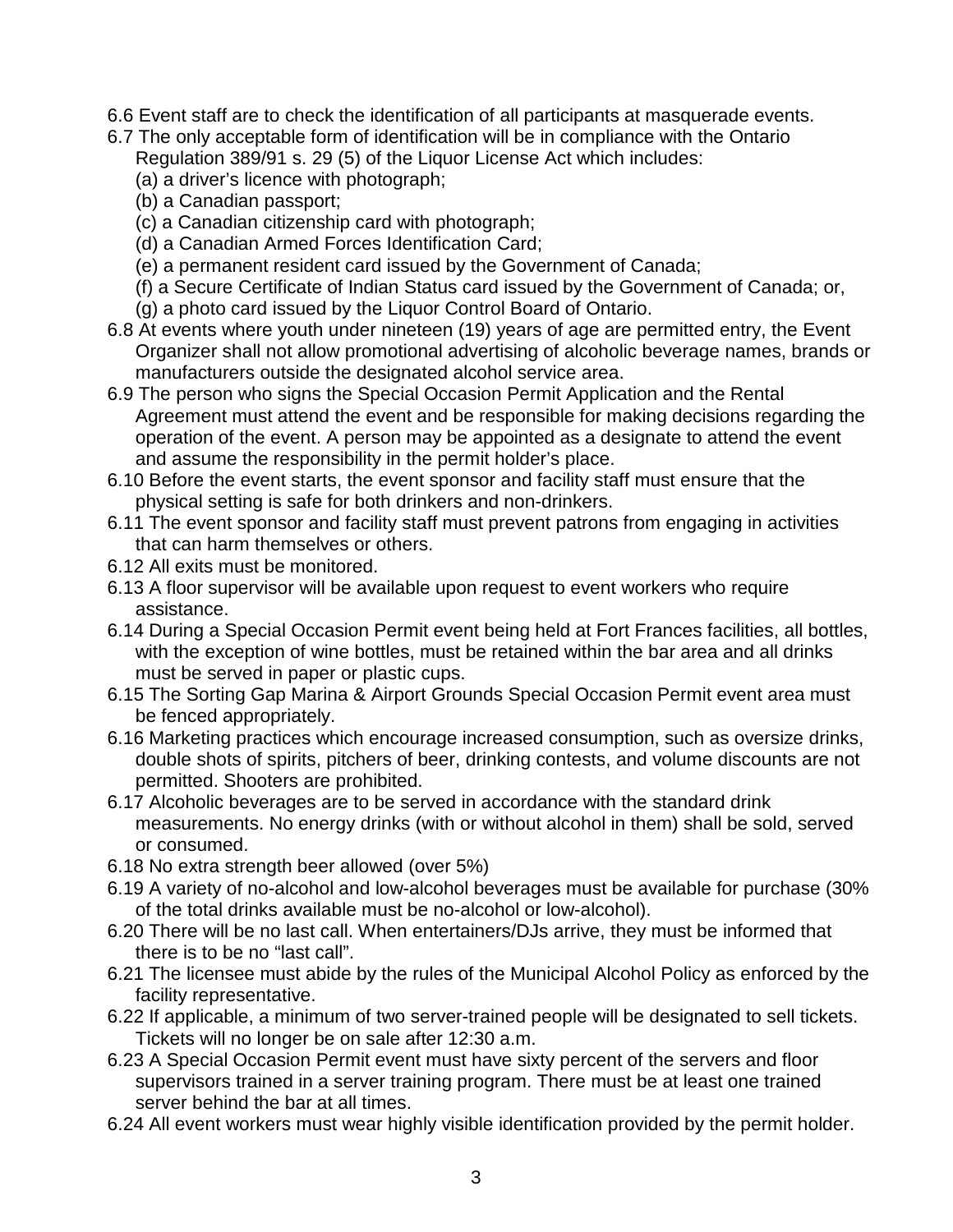- 6.25 Whenever possible, police will be notified by the permit holder or his/her representative of a potentially risky situation before the situation is out of control.
- 6.26 The bar area will close no later than 1:00 a.m. and all entertainment must be completed by 1:05 a.m. (except where otherwise specified).
- 6.27 Facilities must be vacated by patrons by 1:30 a.m. and the permit holder shall remove all evidence of the service and consumption of liquor by 1:45 a.m.
- 6.28 Patrons must purchase drink tickets from a designated ticket seller to a maximum of four (4) tickets or drinks per purchase per person.
- 6.29 Patrons indicating they wish to submit pre-purchased alcohol tickets for a full refund will have the option to do so, during the event to the time bar closes at 1:00 a.m., up to a maximum of four (4) tickets per person. Guests cannot be required to purchase a minimum number of drinks (or drink tickets) to enter or remain at the event.
- 6.30 Event workers must report any infraction of this policy to the Town within 24 hours or the start of the next business day.
- 6.31 Event workers must report any infraction that requires police involvement to the OPP and Town staff immediately. If the permit holder does not correct the infraction(s), and the police are in attendance, the police may close down the event.
- 6.32 All reported infractions will be reviewed by the Town. If determined that infractions were mismanaged, a letter will be sent describing the infraction to the permit holder informing that rental privileges may be revoked.
- 6.33 The Town of Fort Frances, at the sole discretion of Council or designate, reserves the right to require two (2) security officers for a minimum of four (4) hours at an outdoor event where there will be more than 300 patrons, the cost of which will be borne by the sponsoring group or individual.
- 6.34 Groups who fail to comply with the Municipal Alcohol Policy are subject to the consequence of not being allowed to rent a Town facility for a minimum period of 12 months.

Note: Closed Private Functions (such as weddings, anniversaries, etc. are exempted from 6.4 and 6.23.

# **7. INSURANCE**

The renter(s) with a Special Occasion Permit event being held in a municipally owned facility is required to provide proof of third party liability insurance (\$5 million minimum) or obtain third party liability insurance through the Town of Fort Frances at least fourteen (14) days before the event.

# **8. GUIDELINES FOR SPECIAL OCCASION PERMIT HOLDERS**

8.1 As the contact person for a Special Occasion Permit, you and your group can be held liable for injuries and damages arising from failure to adhere to the Liquor Licence Act of Ontario. These infractions include serving someone to intoxication, serving someone who is already intoxicated, serving minors, and failing to prevent impaired individuals from driving.

8.2 In order to reduce your group's risk of liability, the following guidelines shall be followed: (a) The event sponsor is responsible for decision-making during the event and therefore shall refrain from consuming alcohol while the event is in progress.

(b) All event workers shall refrain from consuming alcohol while the event is in progress. Workers may only drink alcohol if they have completed their shift and their work responsibilities have ended for the entire event.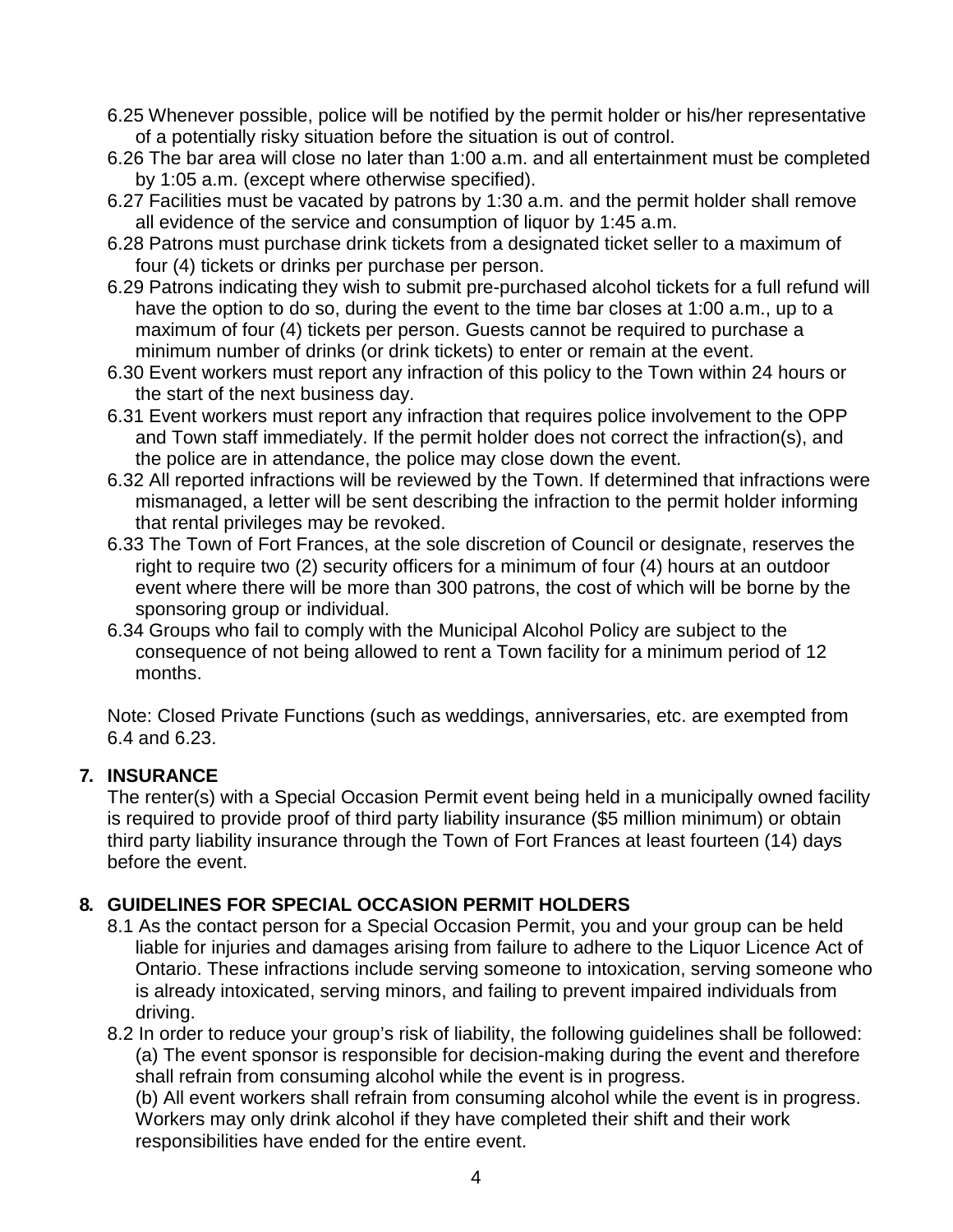(c) At least one municipal representative **with authority to demand correction and/or shut down an even on behalf of the Town** will be available and/or on call, and may check all Special Occasion Permit Events.

(d) The event sponsor shall take reasonable steps to prevent impaired people from driving.

(e) The event sponsor will be held responsible for any damages arising during the event.

# **9. SIGNAGE**

- 9.1 Serving Practices signs will be provided by the Town of Fort Frances to be placed in the bar area. The signs will state: "It is against the Liquor Licence Act of Ontario for licensed establishments to serve customers to intoxication. For this reason, Servers in our facilities are required to obey the law and not serve anyone to intoxication. We are also pleased to offer non-alcohol beverages."
- 9.2 Accountability signs will be supplied by the Town of Fort Frances. These signs will be posted at the bar and main entrance of all Liquor Licenced Events. These signs will inform patrons where to direct concerns regarding the manner in which the function has been operated. In addition, to naming the sponsor of the event, these signs should include the name and address and phone numbers of the Municipal Office, Police Service and the Alcohol & Gaming Commission of Ontario.

Having these signs visible to participants eliminates any confusion on who to contact for information or to lodge complaints regarding an event.

- 9.3 No Last Call sign stating "Last Call will not be announced" to be placed in the bar area. This sign will be provided by the Town of Fort Frances.
- 9.4 A sign must be posted at the alcohol ticket sales tables stating "ALCOHOL TICKET SALES: No more than four (4) tickets per person may be sold at a time".
- 9.5 Unused Tickets sign stating "The bar closes at 1:00 am. Unused tickets will be refundable up to the time the Liquor Licenced Event expires." This sign will be provided by the Town of Fort Frances. This sign to be placed at bar or ticket sale area.
- 9.6 Proof of age signs must be posted near entrances and in bar areas designated as eligible for alcohol use which read "You must be 19 years or older to consume alcohol at a Special Occasion Permit Event. The only acceptable proof of age is government-issued photo identification".
- 9.7 Restricted areas in Town facilities will be clearly posted "Alcohol is not permitted in this area".

# **10. SAFE TRANSPORTATION**

- The risk of liability is high when an impaired driver leaves an event where alcohol is served. The Event Organizer is responsible to take the necessary steps to reduce the possibility of impaired driving. The Event Organizer is responsible for promoting safe transportation options for attendees of the event or contacting police as appropriate, including for persons who may be denied entry or are removed from the event.
- As a condition of rental, the Event Organizer must have a Safe Transportation Strategy in effect. Examples of a Safe Transportation Strategy include:
- Providing non-alcohol beverages either at no charge or at a cost much lower than that of drinks containing alcohol.
- Providing alternate means of transportation for those who are suspected to be intoxicated (e.g. call a friend, relative, or taxi).
- Calling police if someone who is suspected to be impaired cannot be convinced to use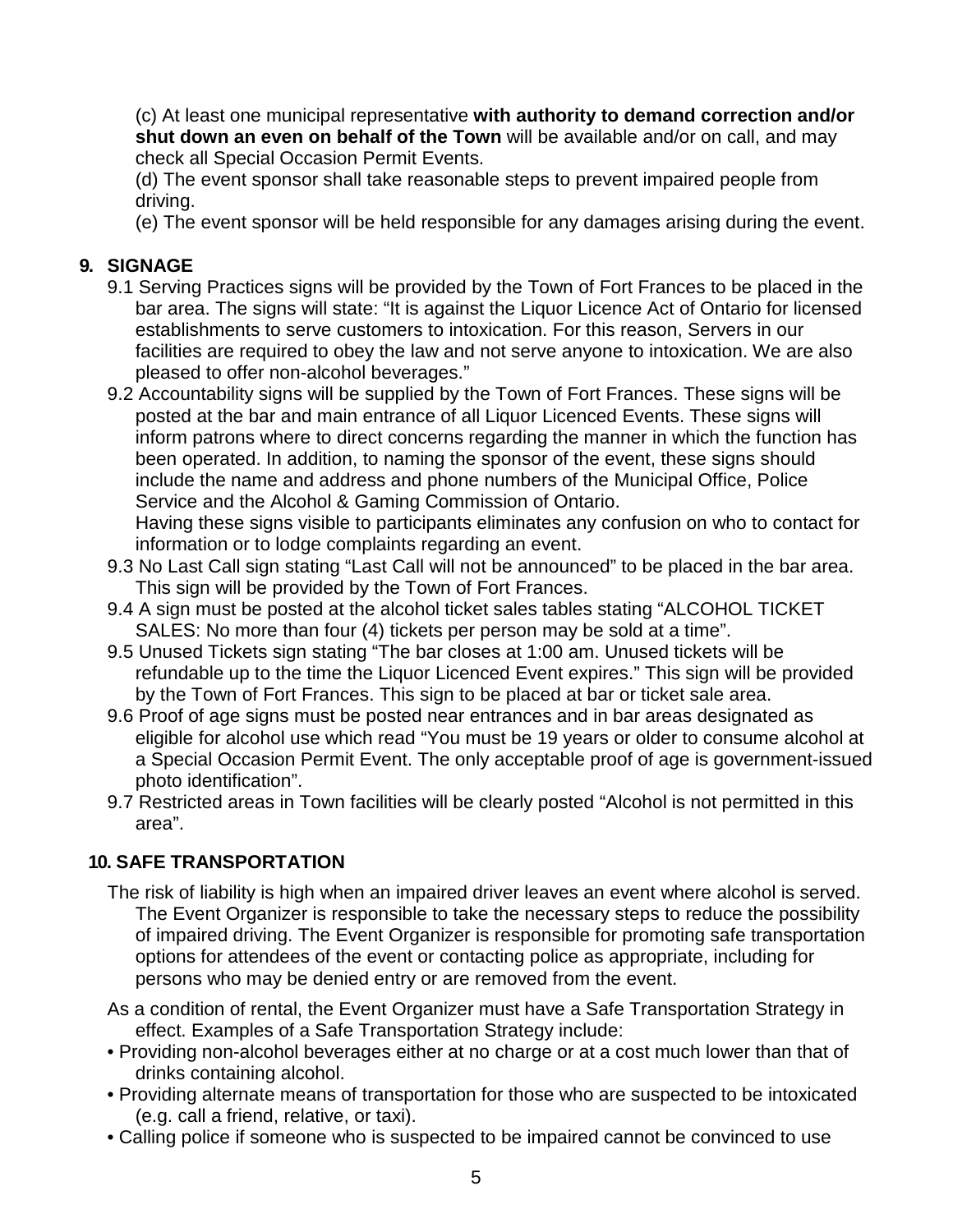alternate transportation.

- Providing a Designated Driver Program which encourages and identifies designated drivers that will use a vehicle to transport intoxicated persons to a place of safety. This program should include announcements made periodically throughout the event to those in attendance encouraging the use of a designated driver or alternate means of transportation; program information posted prominently in the licensed/alcohol service area; and plans for backup transportation options that include those for whom the intoxicated person may be responsible.
- Advertise the Use of Taxi Service The event organizer shall advertise or announce the availability of a taxi service to attendees of the event. If not required to provide a taxi service, the liquor licence event organizer shall ensure that appropriate signage is erected at the facility, which includes the telephone number and/or use their best efforts to obtain any attendee a taxi upon request.

#### **11. POLICY IMPLEMENTATION / REVIEW**

The Municipal Alcohol Policy will be reviewed as necessary, at least every three years, by the Community Services Executive Committee with revision recommendations made to Council. After revisions to the Municipal Alcohol Policy are adopted by Council, the municipality shall orient pertinent staff on the revised policy & any potential new requirements and promote the policy to the community by posting to the Town website.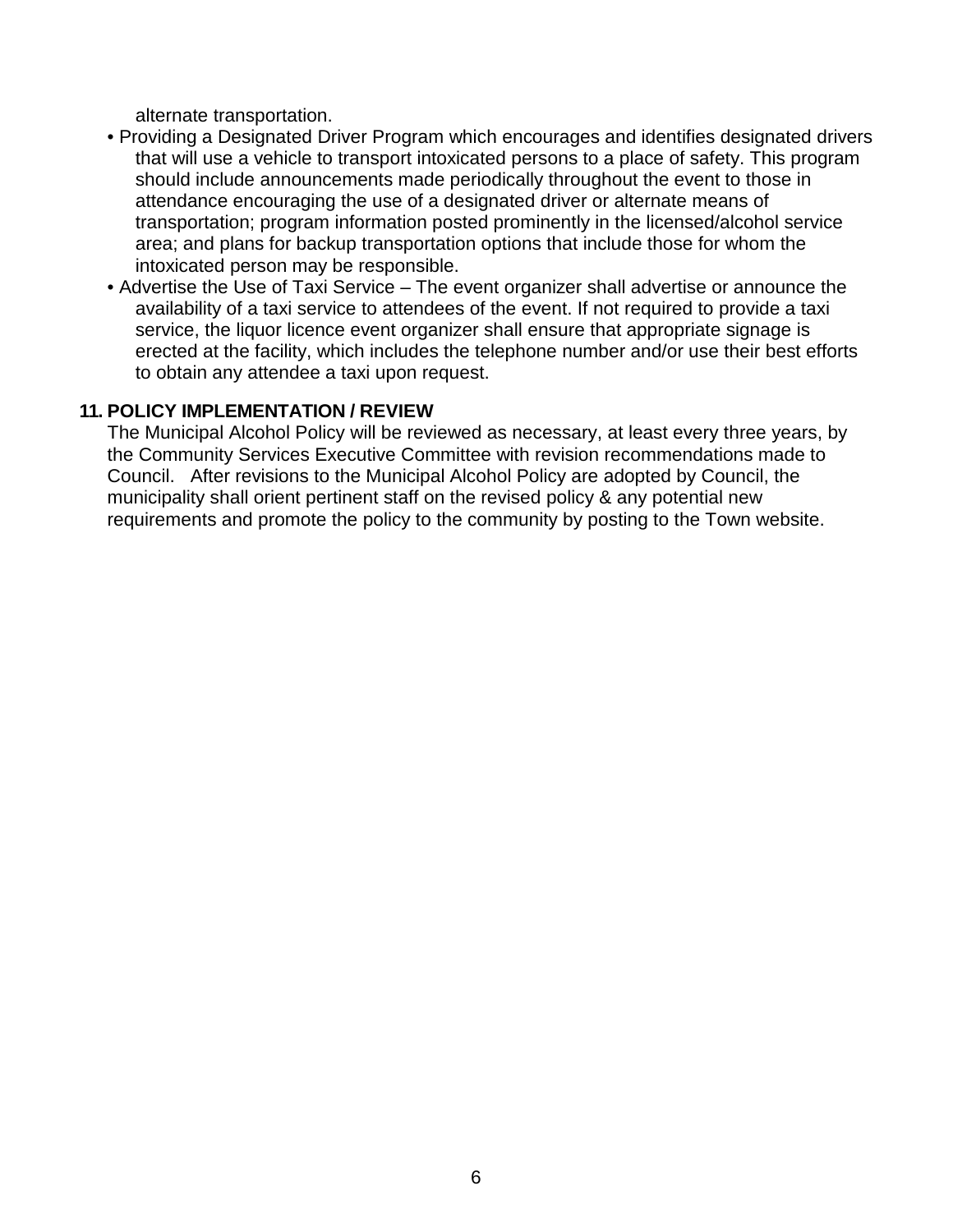## **APPENDIX "A" - AGREEMENT FORM FOR SPECIAL OCCASION PERMIT HOLDER**

- 1. I have read and understand the Town of Fort Frances Municipal Alcohol Policy.
- 2. I understand that I must adhere to the conditions of the Municipal Alcohol Policy and the Liquor Licence Act of Ontario.
- 3. I understand that if I or other individuals at the event fail to adhere to the Municipal Alcohol Policy, Fort Frances staff will take the appropriate action. This action may include eviction from the premises, revoking of the Special Occasion Permit, and the notification of local authorities.
- 4. I understand I can be held liable for injuries and damages arising from failure to adhere to the Liquor Licence Act of Ontario.

\_\_\_\_\_\_\_\_\_\_\_\_\_\_\_\_\_\_\_\_\_\_\_\_\_\_\_\_\_\_\_ \_\_\_\_\_\_\_\_\_\_\_\_\_\_\_\_\_\_\_\_\_\_\_\_\_\_\_\_\_\_\_ Signature – Permit Holder/Event Sponsor Name (printed)

\_\_\_\_\_\_\_\_\_\_\_\_\_\_\_\_\_\_\_\_\_\_\_\_\_\_\_\_\_\_\_ Signature – Facility Representative

\_\_\_\_\_\_\_\_\_\_\_\_\_\_\_\_\_\_\_\_\_\_\_\_\_\_\_\_\_\_\_ Date

**Event Workers** (please print)

| <b>Bartenders</b> | <b>Floor Supervisors</b> | <b>Door Supervisors</b> | <b>Ticket Sellers</b> |
|-------------------|--------------------------|-------------------------|-----------------------|
|                   |                          |                         |                       |
|                   |                          |                         |                       |
|                   |                          |                         |                       |
|                   |                          |                         |                       |
|                   |                          |                         |                       |
|                   |                          |                         |                       |
|                   |                          |                         |                       |
|                   |                          |                         |                       |

**Special Security** (if required) \_\_\_\_\_\_\_\_\_\_\_\_\_\_\_\_\_\_\_\_\_\_\_\_\_,